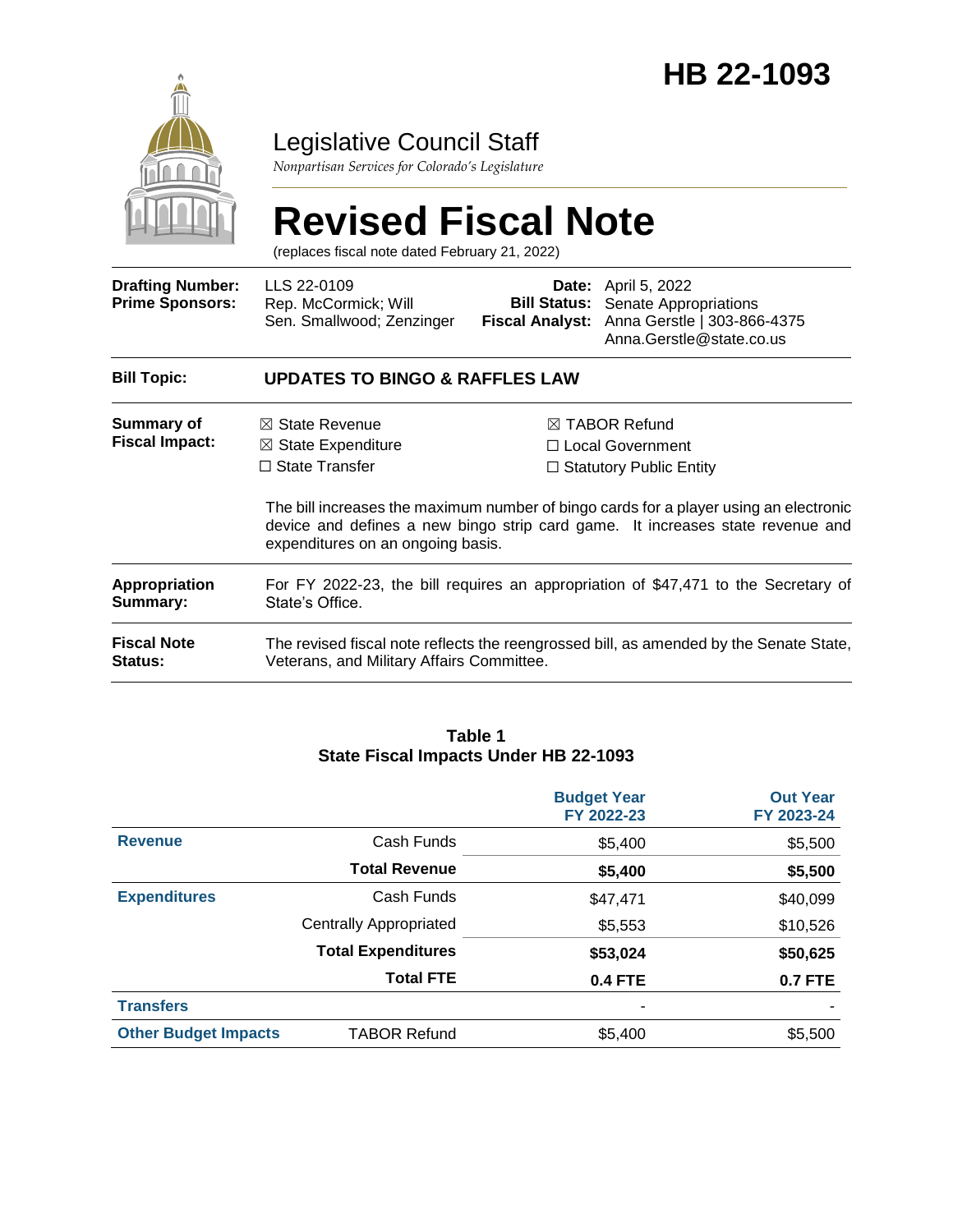Page 2

### **Summary of Legislation**

The bill increases the maximum number of bingo cards that a player may play using an electronic device from 54 to 100, and adds bingo strip card games to the definition of bingo. Bingo strip card games are a type of bingo that is played with a strip of up to five connected paper bingo cards. The bill also clarifies that event pull tab series may include one or more events and includes paper pull tabs.

### **State Revenue**

The bill increases state revenue to the Department of State Cash Fund by \$5,400 in FY 2022-23, and by \$5,500 in FY 2023-24. Fee revenue from licensing is subject to TABOR.

**Fee impact on bingo and raffle licensees.** Colorado law requires legislative service agency review of measures which create or increase any fee collected by a state agency. These fee amounts are estimates only, actual fees will be set administratively by the Secretary of State's Office based on cash fund balance, estimated program costs, and the estimated number of equipment and licensees subject to the fee. The table below identifies the fee impact of this bill. The bill is anticipated to result in three new manufacturer applications, and 33 new bingo and raffle license applications in FY 2022-23, and 34 in FY 2023-24, at current fee amounts.

| <b>Fiscal Year</b> | <b>Type of Fee</b>                  | <b>Fee</b> | <b>Number</b><br><b>Affected</b> | <b>Total Fee</b><br><b>Impact</b> |
|--------------------|-------------------------------------|------------|----------------------------------|-----------------------------------|
|                    | Bingo & Raffle Manufacturer License | \$700      | 3                                | \$2,100                           |
| FY 2022-23         | Bingo & Raffle License              | \$100      | 33                               | \$3,300                           |
|                    | <b>FY 2022-23 Total</b>             |            | \$5,400                          |                                   |
| FY 2023-24         | Bingo & Raffle Manufacturer License | \$700      | 3                                | \$2,100                           |
|                    | Bingo & Raffle License              | \$100      | 34                               | \$3,400                           |
|                    | <b>FY 2023-24 Total</b>             |            |                                  | \$5,500                           |

### **Table 2 Fee Impact on Bingo Raffle Licensees**

### **State Expenditures**

The bill increases state expenditures in the Secretary of State's Office by \$53,024 in FY 2022-23, and by \$50,625 in FY 2023-24, from the Department of State Cash Fund. Expenditures are shown in Table 3 and detailed below.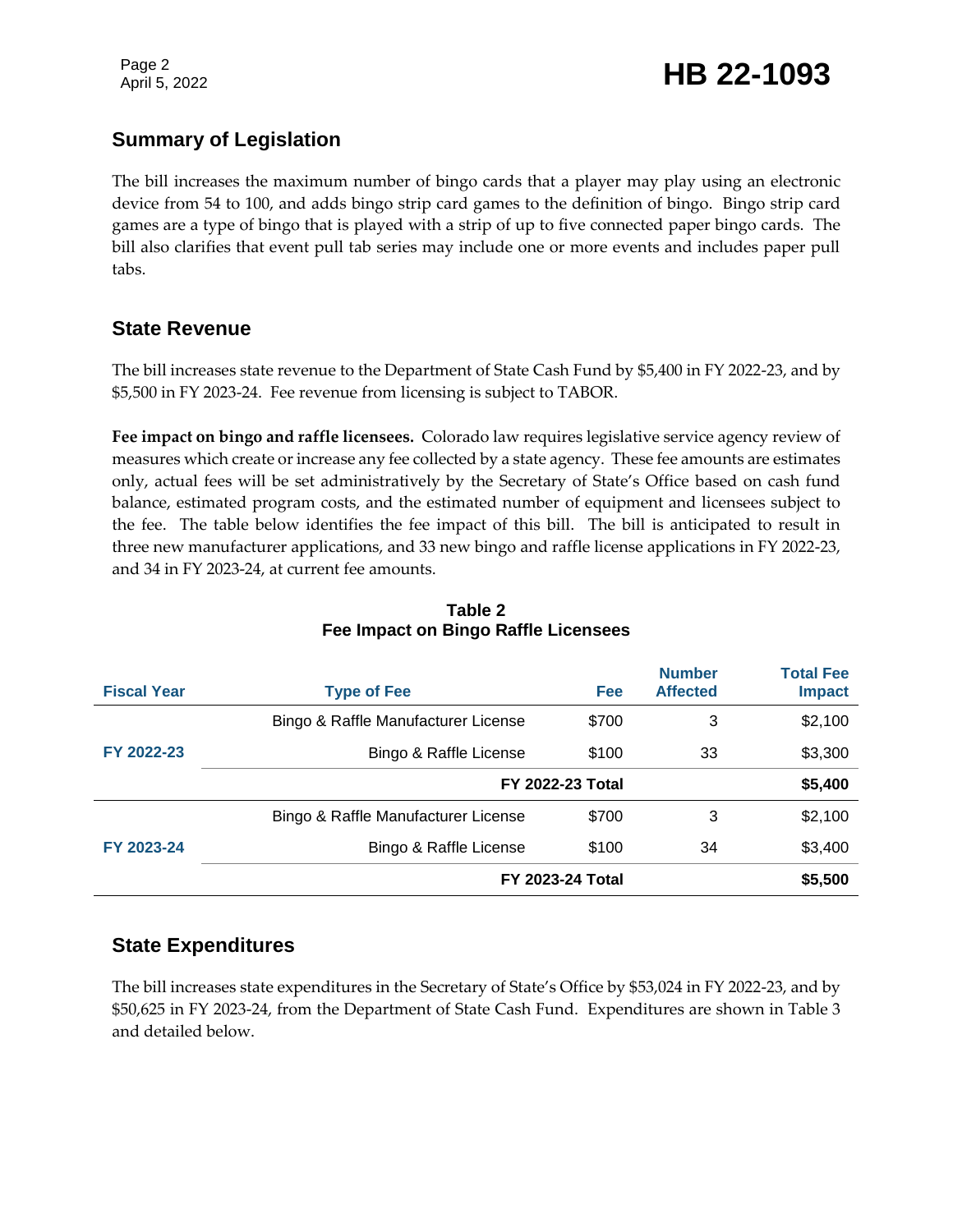# Page 3<br>April 5, 2022 **HB 22-1093**

|                                           |                   | FY 2022-23 | FY 2023-24 |
|-------------------------------------------|-------------------|------------|------------|
| <b>Department of State</b>                |                   |            |            |
| <b>Personal Services</b>                  |                   | \$17,271   | \$39,154   |
| <b>Operating Expenses</b>                 |                   |            | \$945      |
| <b>Capital Outlay Costs</b>               |                   | \$6,200    |            |
| <b>Computer Programming</b>               |                   | \$24,000   |            |
| Centrally Appropriated Costs <sup>1</sup> |                   | \$5,553    | \$10,526   |
|                                           | <b>Total Cost</b> | \$53,024   | \$50,625   |
|                                           | <b>Total FTE</b>  | $0.4$ FTE  | 0.7 FTE    |

### **Table 3 Expenditures Under HB22-1093**

<sup>1</sup> *Centrally appropriated costs are not included in the bill's appropriation.*

**Secretary of State's Office.** The department will require 0. 4 FTE in FY 2022-23 and 0.7 FTE beginning in FY 2023-24. The staffing includes an administrator to conduct rulemaking, review new applications for new bingo raffle and manufacturer licenses, and to review and oversee testing of the new devices, and a compliance investigator to conduct inspections and training and to handle complaints. Compliance investigator staffing levels in FY 2022-23 are prorated for an April start date.

**Computer programming.** The department's IT Division will modify the bingo application system to align with the changes in the bill. Costs are expected to require 200 hours at a standard rate of \$120 per hour in FY 2022-23 only.

**Centrally appropriated costs.** Pursuant to a Joint Budget Committee policy, certain costs associated with this bill are addressed through the annual budget process and centrally appropriated in the Long Bill or supplemental appropriations bills, rather than in this bill. These costs, which include employee insurance and supplemental employee retirement payments, are shown in Table 3.

### **Other Budget Impacts**

**TABOR refunds.** The bill is expected to increase the amount of state revenue required to be refunded to taxpayers by the amounts shown in the State Revenue section. This estimate assumes the March 2022 LCS revenue forecast. A forecast of state revenue subject to TABOR is not available beyond FY 2023-24. Because TABOR refunds are paid from the General Fund, increased cash fund revenue will reduce the amount of General Fund available to spend or save.

### **Effective Date**

The bill takes effect April 1, 2023, assuming no referendum petition is filed.